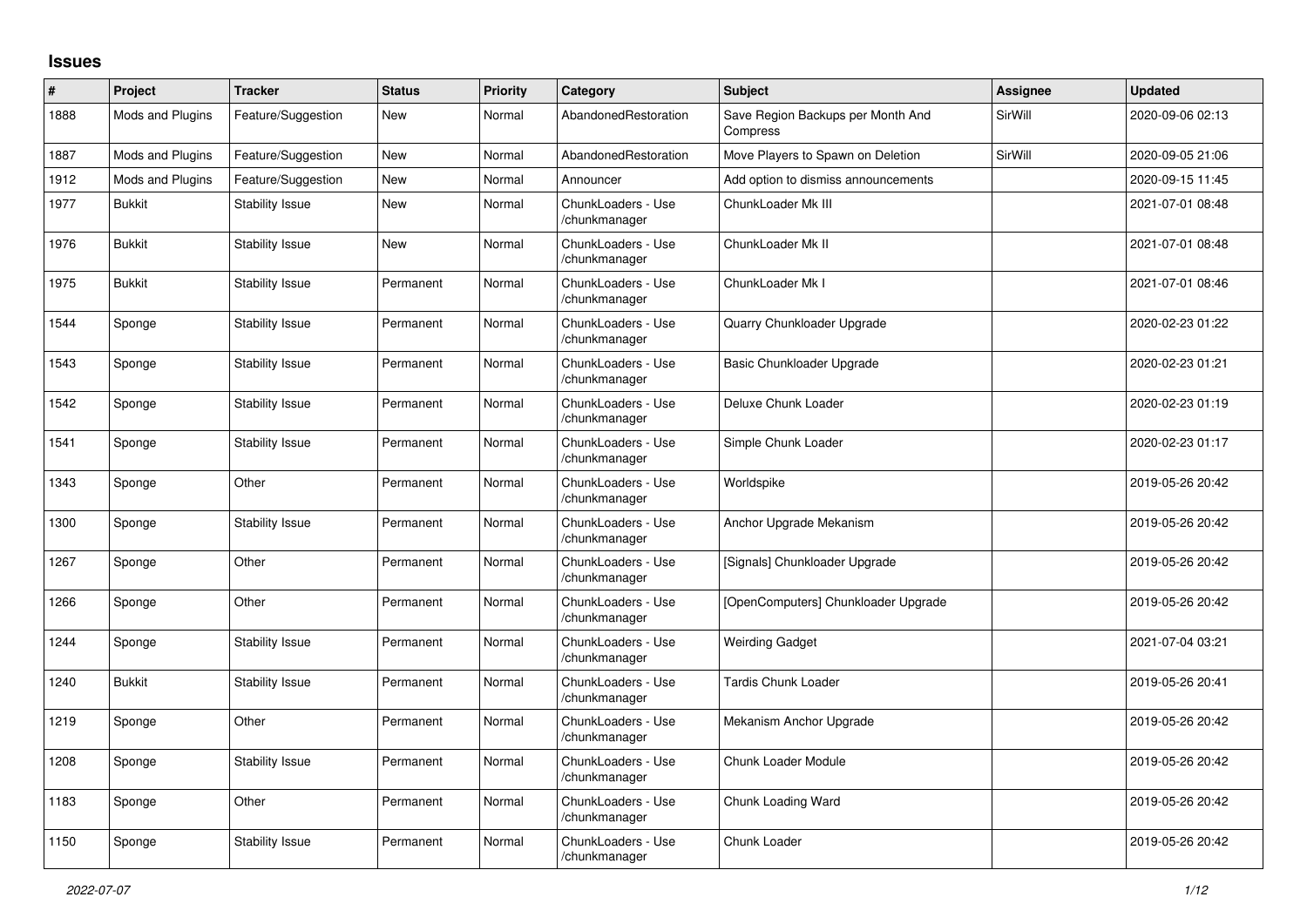| $\#$ | Project                  | <b>Tracker</b>           | <b>Status</b> | <b>Priority</b> | Category                            | <b>Subject</b>                        | <b>Assignee</b> | <b>Updated</b>   |
|------|--------------------------|--------------------------|---------------|-----------------|-------------------------------------|---------------------------------------|-----------------|------------------|
| 822  | <b>Bukkit</b>            | <b>Stability Issue</b>   | Permanent     | Normal          | ChunkLoaders - Use<br>/chunkmanager | Passive Anchor                        |                 | 2019-05-26 20:41 |
| 821  | <b>Bukkit</b>            | <b>Stability Issue</b>   | Permanent     | Normal          | ChunkLoaders - Use<br>/chunkmanager | Personal Anchor                       |                 | 2019-05-26 20:41 |
| 820  | <b>Bukkit</b>            | Stability Issue          | Permanent     | Normal          | ChunkLoaders - Use<br>/chunkmanager | <b>World Anchor</b>                   |                 | 2019-05-26 20:41 |
| 732  | <b>Bukkit</b>            | <b>Stability Issue</b>   | Permanent     | Normal          | ChunkLoaders - Use<br>/chunkmanager | Chunk Loader                          |                 | 2019-05-26 20:08 |
| 2481 | Mods and Plugins         | Defect/Bug               | New           | Normal          | EntityControl                       | Dimension blacklist for EntityControl | Developer       | 2021-10-03 00:56 |
| 2278 | <b>Bukkit</b>            | <b>Protection Bypass</b> | Permanent     | Normal          | Explosives - World<br>destruction   | Antimatter (Temporary)                |                 | 2021-07-01 08:41 |
| 2277 | Bukkit                   | <b>Protection Bypass</b> | Permanent     | Normal          | Explosives - World<br>destruction   | Nuclear Grenade                       |                 | 2021-07-01 08:41 |
| 2082 | <b>Problematic Items</b> | Other                    | <b>New</b>    | Normal          | Explosives - World<br>destruction   | Antimatter (Temporary)                |                 | 2021-04-13 22:47 |
| 2081 | <b>Problematic Items</b> | Other                    | New           | Normal          | Explosives - World<br>destruction   | <b>Antimatter Bomb</b>                |                 | 2021-04-14 00:14 |
| 1708 | Sponge                   | <b>Protection Bypass</b> | New           | Normal          | Explosives - World<br>destruction   | <b>Bottle of Taint</b>                |                 | 2020-07-29 01:57 |
| 1705 | <b>Bukkit</b>            | <b>Protection Bypass</b> | New           | Normal          | Explosives - World<br>destruction   | <b>Bottled Taint</b>                  |                 | 2020-07-29 02:25 |
| 1636 | Sponge                   | Other                    | Permanent     | Normal          | Explosives - World<br>destruction   | <b>Cube of Annihilation</b>           | HanoverFist69   | 2020-06-19 06:33 |
| 1603 | Sponge                   | <b>Protection Bypass</b> | Permanent     | Normal          | Explosives - World<br>destruction   | Chance Icosahedron                    | HanoverFist69   | 2020-05-29 06:03 |
| 1602 | Sponge                   | <b>Protection Bypass</b> | Permanent     | Normal          | Explosives - World<br>destruction   | <b>Compact Giant Chance cube</b>      | HanoverFist69   | 2020-05-29 06:01 |
| 1601 | Sponge                   | Protection Bypass        | Permanent     | Normal          | Explosives - World<br>destruction   | Chance Cube                           | HanoverFist69   | 2020-05-29 05:58 |
| 1491 | Sponge                   | <b>Stability Issue</b>   | Permanent     | Normal          | Explosives - World<br>destruction   | Fire Bomb                             |                 | 2019-12-23 09:57 |
| 1490 | Sponge                   | <b>Stability Issue</b>   | Permanent     | Normal          | Explosives - World<br>destruction   | Nuclear Bomb                          |                 | 2019-12-23 09:55 |
| 1431 | Sponge                   | Other                    | Filed         | Normal          | Explosives - World<br>destruction   | <b>Oblivion Deathbomb</b>             |                 | 2021-01-21 19:45 |
| 1145 | Sponge                   | <b>Protection Bypass</b> | New           | Normal          | Explosives - World<br>destruction   | Nuke [TechReborn]                     |                 | 2019-05-02 23:30 |
| 1115 | <b>Bukkit</b>            | <b>Protection Bypass</b> | New           | Normal          | Explosives - World<br>destruction   | <b>Industrial TNT</b>                 |                 | 2019-05-08 18:51 |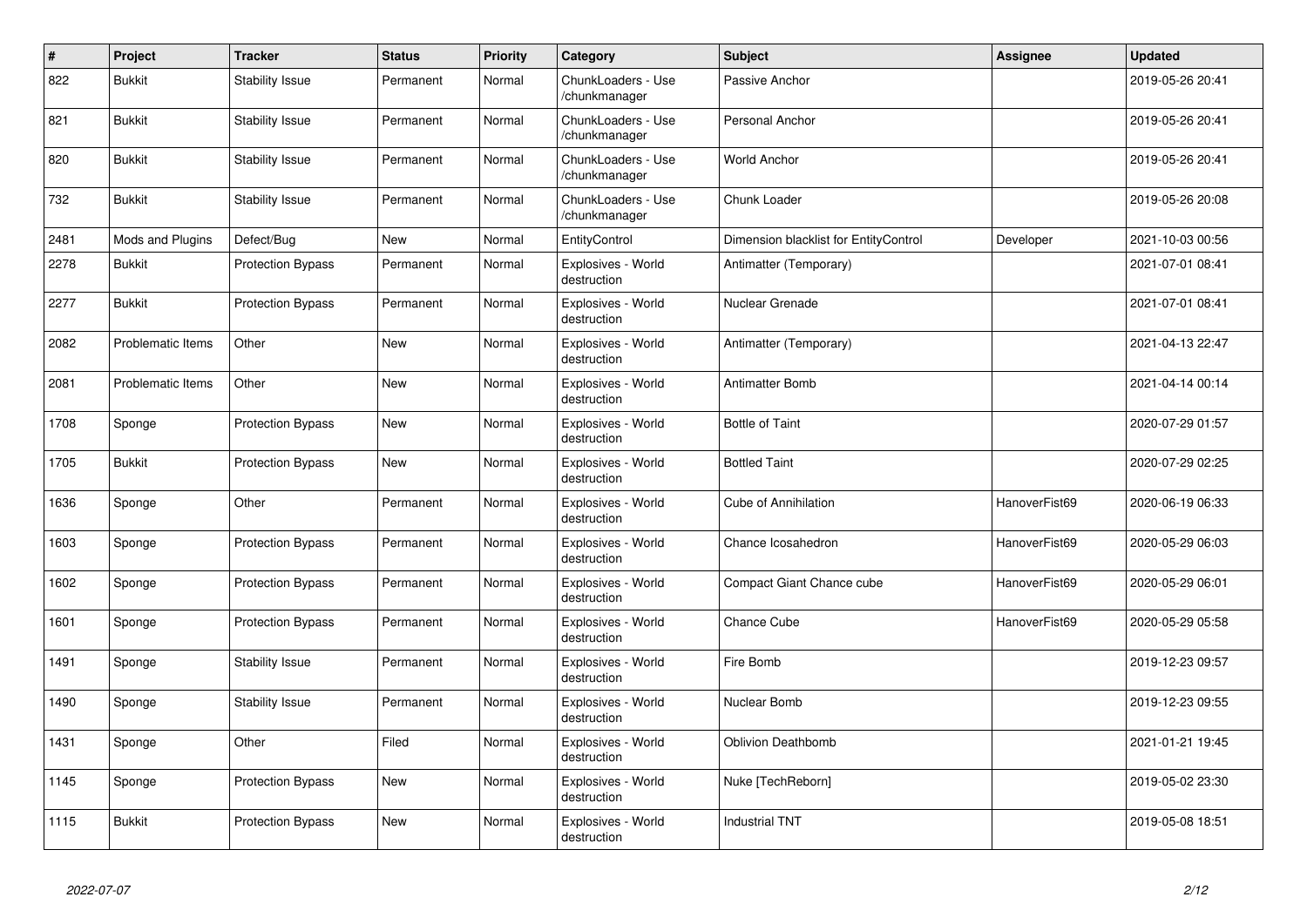| #    | Project          | <b>Tracker</b>           | <b>Status</b> | <b>Priority</b> | Category                          | <b>Subject</b>                                              | Assignee      | <b>Updated</b>   |
|------|------------------|--------------------------|---------------|-----------------|-----------------------------------|-------------------------------------------------------------|---------------|------------------|
| 923  | <b>Bukkit</b>    | <b>Protection Bypass</b> | New           | Normal          | Explosives - World<br>destruction | Dynamite                                                    |               | 2019-05-02 19:26 |
| 922  | <b>Bukkit</b>    | <b>Protection Bypass</b> | New           | Normal          | Explosives - World<br>destruction | Dynamite                                                    |               | 2019-05-02 19:26 |
| 921  | <b>Bukkit</b>    | <b>Protection Bypass</b> | New           | Normal          | Explosives - World<br>destruction | Dynamite                                                    |               | 2019-05-02 19:26 |
| 920  | <b>Bukkit</b>    | <b>Protection Bypass</b> | New           | Normal          | Explosives - World<br>destruction | Dynamite                                                    |               | 2019-05-02 19:26 |
| 846  | <b>Bukkit</b>    | <b>Protection Bypass</b> | New           | Normal          | Explosives - World<br>destruction | Nuke                                                        |               | 2019-05-02 19:26 |
| 839  | <b>Bukkit</b>    | Other                    | New           | Normal          | Explosives - World<br>destruction | <b>Brew of Endless Water</b>                                |               | 2019-05-11 21:35 |
| 806  | <b>Bukkit</b>    | <b>Protection Bypass</b> | New           | Normal          | Explosives - World<br>destruction | Cloud in a Bottle                                           |               | 2019-05-11 21:30 |
| 778  | <b>Bukkit</b>    | <b>Protection Bypass</b> | New           | Normal          | Explosives - World<br>destruction | Soul of the World                                           |               | 2019-05-11 21:29 |
| 777  | <b>Bukkit</b>    | <b>Protection Bypass</b> | New           | Normal          | Explosives - World<br>destruction | Smashing Rock                                               |               | 2019-05-11 21:28 |
| 776  | <b>Bukkit</b>    | <b>Protection Bypass</b> | New           | Normal          | Explosives - World<br>destruction | <b>Industrial TNT</b>                                       |               | 2021-06-30 00:42 |
| 766  | <b>Bukkit</b>    | <b>Protection Bypass</b> | New           | Normal          | Explosives - World<br>destruction | Dynamite Module                                             |               | 2019-05-02 19:27 |
| 765  | <b>Bukkit</b>    | <b>Protection Bypass</b> | New           | Normal          | Explosives - World<br>destruction | <b>Dynamite Component</b>                                   |               | 2019-05-02 19:27 |
| 764  | <b>Bukkit</b>    | <b>Protection Bypass</b> | New           | Normal          | Explosives - World<br>destruction | Dynamite                                                    |               | 2019-05-02 19:27 |
| 763  | <b>Bukkit</b>    | <b>Protection Bypass</b> | New           | Normal          | Explosives - World<br>destruction | Dynamite                                                    |               | 2019-05-02 19:27 |
| 762  | <b>Bukkit</b>    | <b>Protection Bypass</b> | New           | Normal          | Explosives - World<br>destruction | Dynamite                                                    |               | 2019-05-02 19:27 |
| 761  | <b>Bukkit</b>    | <b>Protection Bypass</b> | New           | Normal          | Explosives - World<br>destruction | Dynamite                                                    |               | 2019-05-02 19:27 |
| 734  | <b>Bukkit</b>    | <b>Protection Bypass</b> | New           | Normal          | Explosives - World<br>destruction | <b>TNT Cart</b>                                             |               | 2019-05-02 19:28 |
| 733  | <b>Bukkit</b>    | <b>Protection Bypass</b> | New           | Normal          | Explosives - World<br>destruction | SDX                                                         |               | 2019-05-02 19:28 |
| 1963 | Mods and Plugins | Feature/Suggestion       | New           | Normal          | New                               | Add the "Open Support Threads" page to the<br>Staff Toolbar | Administrator | 2020-10-27 17:32 |
| 2585 | Core             | Feature/Suggestion       | In Review     | Normal          | Other                             | Discord commands                                            | Aidoneus      | 2022-01-15 18:41 |
| 659  | Core             | Feature/Suggestion       | Filed         | Normal          | Other                             | Plugin and custom mod overview                              | Administrator | 2016-04-28 15:03 |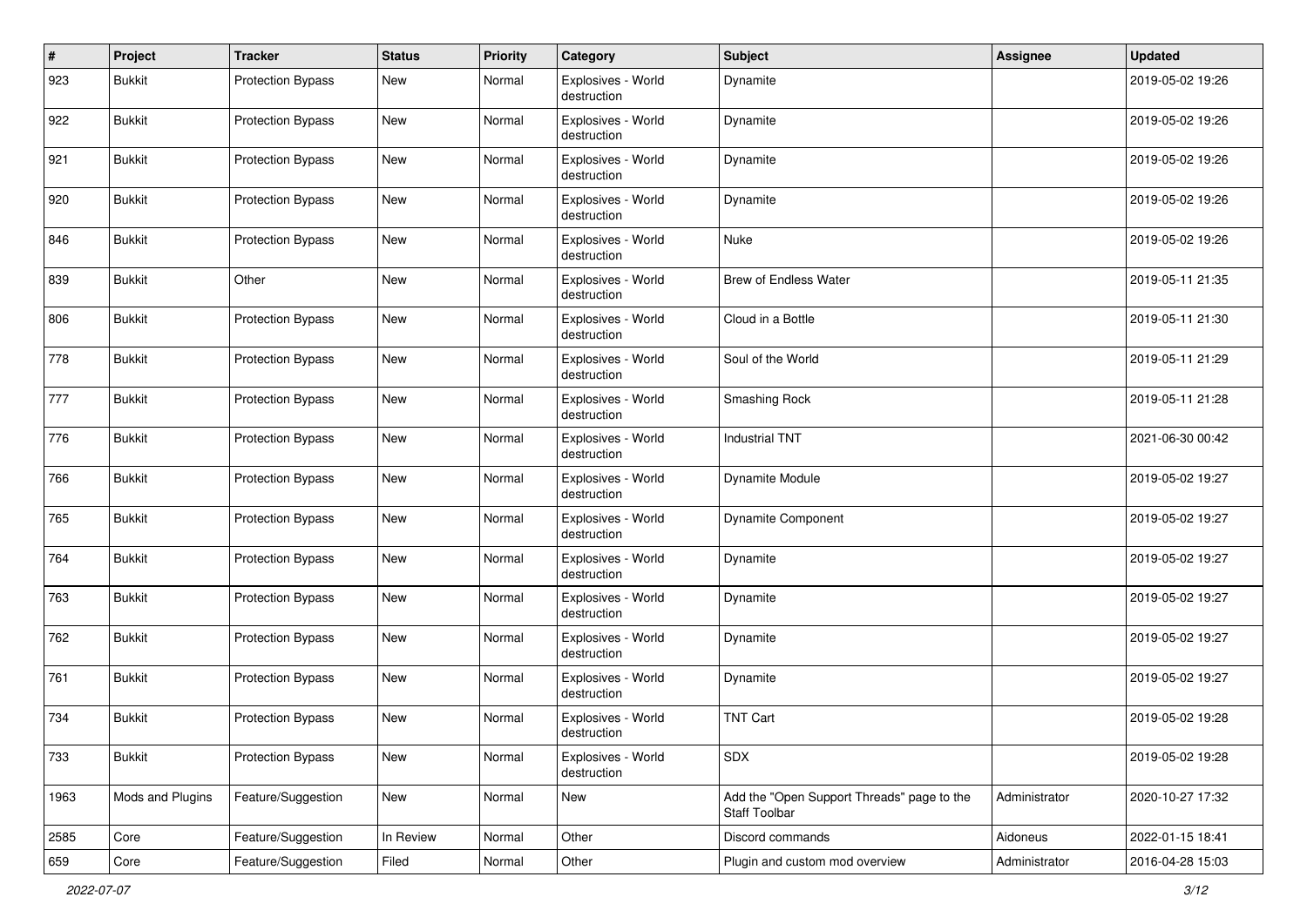| $\sharp$ | Project          | <b>Tracker</b>           | <b>Status</b> | <b>Priority</b> | Category                          | <b>Subject</b>                                                  | Assignee      | <b>Updated</b>   |
|----------|------------------|--------------------------|---------------|-----------------|-----------------------------------|-----------------------------------------------------------------|---------------|------------------|
| 100      | Web              | Task                     | New           | Normal          | Other                             | Staff activity monitoring                                       |               | 2015-08-18 23:42 |
| 644      | Mods and Plugins | Feature/Suggestion       | Filed         | Normal          | <b>Stats</b>                      | New Watchdog Features (memory, active tile<br>ents, lag spikes) | Slind         | 2019-05-09 09:19 |
| 955      | Web              | Defect/Bug               | New           | Normal          | <b>Ticket System</b>              | Ticket shows as closed even though it isnt                      |               | 2016-11-14 17:15 |
| 750      | Web              | Feature/Suggestion       | Filed         | Normal          | <b>Ticket System</b>              | Replace "Submit" with "ReOpen" if ticket is<br>closed           | Slind         | 2019-05-09 09:19 |
| 748      | Web              | Defect/Bug               | Filed         | Normal          | <b>Ticket System</b>              | [Ticket] - Duplication of replies                               | Slind         | 2019-05-09 09:19 |
| 694      | Web              | Feature/Suggestion       | Filed         | Low             | <b>Ticket System</b>              | Option to disable the casual chat bridge                        | Slind         | 2019-05-09 09:19 |
| 692      | Web              | Feature/Suggestion       | Filed         | Low             | <b>Ticket System</b>              | Use Redmine as core of the ticket system                        | Developer     | 2016-05-07 16:47 |
| 690      | Web              | Feature/Suggestion       | Filed         | Low             | <b>Ticket System</b>              | Claim Feature                                                   | Slind         | 2019-05-09 09:19 |
| 508      | Web              | Defect/Bug               | Filed         | High            | <b>Ticket System</b>              | TicketSystem eating "-" in world name                           | Slind         | 2019-05-09 09:19 |
| 486      | Web              | Defect/Bug               | Filed         | Low             | <b>Ticket System</b>              | Ticket being shown as unread after reply                        | Slind         | 2019-05-09 09:19 |
| 479      | Web              | Feature/Suggestion       | Filed         | Normal          | <b>Ticket System</b>              | Simple Image Zoom                                               | Slind         | 2019-05-09 09:19 |
| 282      | Web              | Feature/Suggestion       | New           | Normal          | <b>Ticket System</b>              | Staff-only comments on tickets                                  |               | 2015-07-08 04:07 |
| 2489     | Sponge           | <b>Stability Issue</b>   | Permanent     | Normal          | Time - Time manipulation          | Sun Altar                                                       |               | 2022-03-18 23:08 |
| 2226     | Sponge           | <b>Stability Issue</b>   | New           | Normal          | Time - Time manipulation          | Hammock                                                         |               | 2022-03-18 23:09 |
| 1591     | Sponge           | Other                    | Permanent     | Normal          | Time - Time manipulation          | Hand of Time                                                    |               | 2022-03-18 23:10 |
| 1498     | Sponge           | <b>Stability Issue</b>   | New           | Normal          | Time - Time manipulation          | <b>Timewood Clock</b>                                           |               | 2022-03-18 23:11 |
| 2706     | Server           | Task                     | New           | Normal          | Update                            | Update PO3-3.4.7                                                | Administrator | 2022-05-16 02:00 |
| 2705     | Server           | Task                     | <b>New</b>    | Normal          | Update                            | Update Antimatter-Chemistry-1.3.3h                              | Administrator | 2022-05-14 03:00 |
| 2695     | Server           | Task                     | New           | Normal          | Update                            | Update Divine Journey 2.14.2                                    | Administrator | 2022-05-04 14:00 |
| 2692     | Server           | Task                     | New           | Normal          | Update                            | Update Tekxit 3.14 Pi (Official)-1.0.6                          | Administrator | 2022-05-01 14:00 |
| 2654     | Server           | Task                     | <b>New</b>    | Normal          | Update                            | Update GT New Horizons-2.1.2.3-1.7.10                           | Administrator | 2022-05-04 06:41 |
| 2503     | Sponge           | <b>Protection Bypass</b> | <b>New</b>    | Normal          | Weather - Weather<br>manipulation | Sceptre of Thunder                                              |               | 2021-11-01 03:32 |
| 1378     | Sponge           | Other                    | Permanent     | Normal          | Weather - Weather<br>manipulation | Weather Egg                                                     |               | 2020-09-25 19:26 |
| 1272     | Sponge           | Other                    | Permanent     | Normal          | Weather - Weather<br>manipulation | <b>Weather Obelisk</b>                                          |               | 2020-09-25 19:26 |
| 1211     | Sponge           | Other                    | Permanent     | Normal          | Weather - Weather<br>manipulation | <b>Iodine Capsule</b>                                           |               | 2020-09-25 19:26 |
| 1173     | Sponge           | Other                    | Permanent     | Normal          | Weather - Weather<br>manipulation | <b>Weather Controller</b>                                       |               | 2020-09-25 19:26 |
| 1170     | Sponge           | Other                    | Permanent     | Normal          | Weather - Weather<br>manipulation | Iodine Capsule                                                  |               | 2020-09-25 19:26 |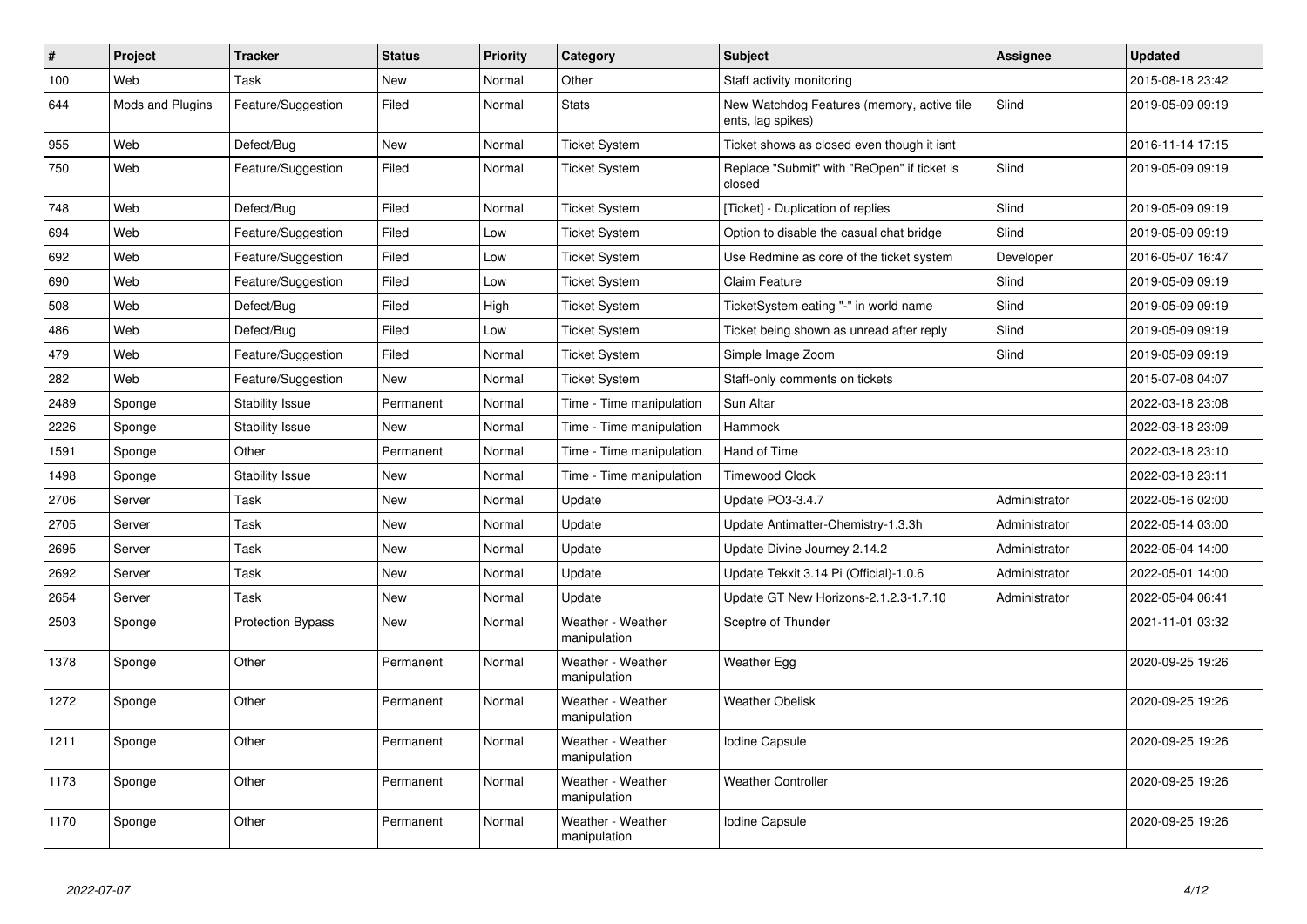| $\vert$ # | Project                                | <b>Tracker</b>         | <b>Status</b> | <b>Priority</b> | Category                          | <b>Subject</b>                                                                 | Assignee      | <b>Updated</b>   |
|-----------|----------------------------------------|------------------------|---------------|-----------------|-----------------------------------|--------------------------------------------------------------------------------|---------------|------------------|
| 1136      | Sponge                                 | Other                  | Permanent     | Normal          | Weather - Weather<br>manipulation | <b>Weather Obelisk</b>                                                         |               | 2020-09-25 19:28 |
| 1135      | Sponge                                 | Other                  | Permanent     | Normal          | Weather - Weather<br>manipulation | <b>Celestial Manipulator</b>                                                   |               | 2020-09-25 19:27 |
| 1134      | Sponge                                 | Other                  | Permanent     | Normal          | Weather - Weather<br>manipulation | Teru Teru Bozu                                                                 |               | 2020-09-25 19:27 |
| 1091      | <b>Bukkit</b>                          | Other                  | New           | Normal          | Weather - Weather<br>manipulation | <b>Weather Obelisk</b>                                                         |               | 2019-05-02 19:28 |
| 1061      | <b>Bukkit</b>                          | Other                  | New           | Normal          | Weather - Weather<br>manipulation | Teru Teru Bozu                                                                 |               | 2019-05-02 19:27 |
| 796       | <b>Bukkit</b>                          | Other                  | New           | Normal          | Weather - Weather<br>manipulation | <b>Weather Controller</b>                                                      |               | 2019-05-02 19:27 |
| 771       | <b>Bukkit</b>                          | Other                  | New           | Normal          | Weather - Weather<br>manipulation | Iodine Capsule                                                                 |               | 2019-05-02 19:27 |
| 110       | Web                                    | Task                   | In Progress   | Low             | Website                           | Website Rewrite - new Design + direct<br>integration (no need for cms anymore) | Slind         | 2015-08-09 10:49 |
| 102       | Web                                    | Feature/Suggestion     | New           | Low             | Website                           | Web Player Stats                                                               |               | 2015-06-09 05:05 |
| 150       | Core                                   | Task                   | New           | Normal          | Wiki                              | <b>Client Performance Guide</b>                                                | Administrator | 2015-06-15 03:31 |
| 2698      | Server                                 | Task                   | Filed         | Normal          | <b>World Generation</b>           | New Farmworld Generation on Enigmatica 2<br>Expert                             | Aidoneus      | 2022-05-06 22:50 |
| 2702      | Sponge                                 | Stability Issue        | New           | Normal          |                                   | Dimension Builder                                                              |               | 2022-05-12 00:31 |
| 2615      | Sponge                                 | Dupe Bug               | New           | Normal          |                                   | Item Allocator                                                                 |               | 2022-03-18 21:47 |
| 2306      | Server                                 | Defect/Bug             | New           | Low             |                                   | Quarry Card Ban Description                                                    | Administrator | 2021-07-28 04:16 |
| 2304      | Launcher                               | Defect/Bug             | New           | Normal          |                                   | Invalid Token error requires redoing login profile                             |               | 2021-07-27 05:57 |
| 2236      | Mods and Plugins                       | Defect/Bug             | New           | Normal          |                                   | BlockCommand/Econ Exploit                                                      | Administrator | 2021-06-21 05:32 |
| 2223      | Launcher                               | Feature/Suggestion     | New           | Normal          |                                   | Optional Mods for MyM Launcher                                                 | Founder       | 2021-12-14 13:06 |
| 2216      | Uncategorized                          | Task                   | Filed         | Normal          |                                   | Sevtech The Beneath advancement                                                | Aidoneus      | 2021-06-13 20:30 |
| 2175      | Community<br><b>Coordinator Public</b> | Feature/Suggestion     | New           | Normal          |                                   | New player title ideas.                                                        |               | 2021-05-29 22:11 |
| 2084      | Core                                   | Feature/Suggestion     | New           | Normal          |                                   | Update mym.li/titles                                                           |               | 2021-04-25 20:58 |
| 2069      | Core                                   | Defect/Bug             | New           | Normal          |                                   | World edit regenning on infinity normal                                        |               | 2021-03-22 20:37 |
| 2068      | Sponge                                 | Stability Issue        | New           | Normal          |                                   | Dark Oak Log Raft                                                              |               | 2021-03-23 00:45 |
| 2067      | Sponge                                 | Stability Issue        | New           | Normal          |                                   | Acacia Log Raft                                                                |               | 2021-03-23 00:44 |
| 2066      | Sponge                                 | Stability Issue        | New           | Normal          |                                   | Jungle Log Raft                                                                |               | 2021-03-23 00:44 |
| 2065      | Sponge                                 | <b>Stability Issue</b> | New           | Normal          |                                   | Birch Log Raft                                                                 |               | 2021-03-23 00:44 |
| 2064      | Sponge                                 | <b>Stability Issue</b> | New           | Normal          |                                   | Spruce Log Raft                                                                |               | 2021-03-23 00:43 |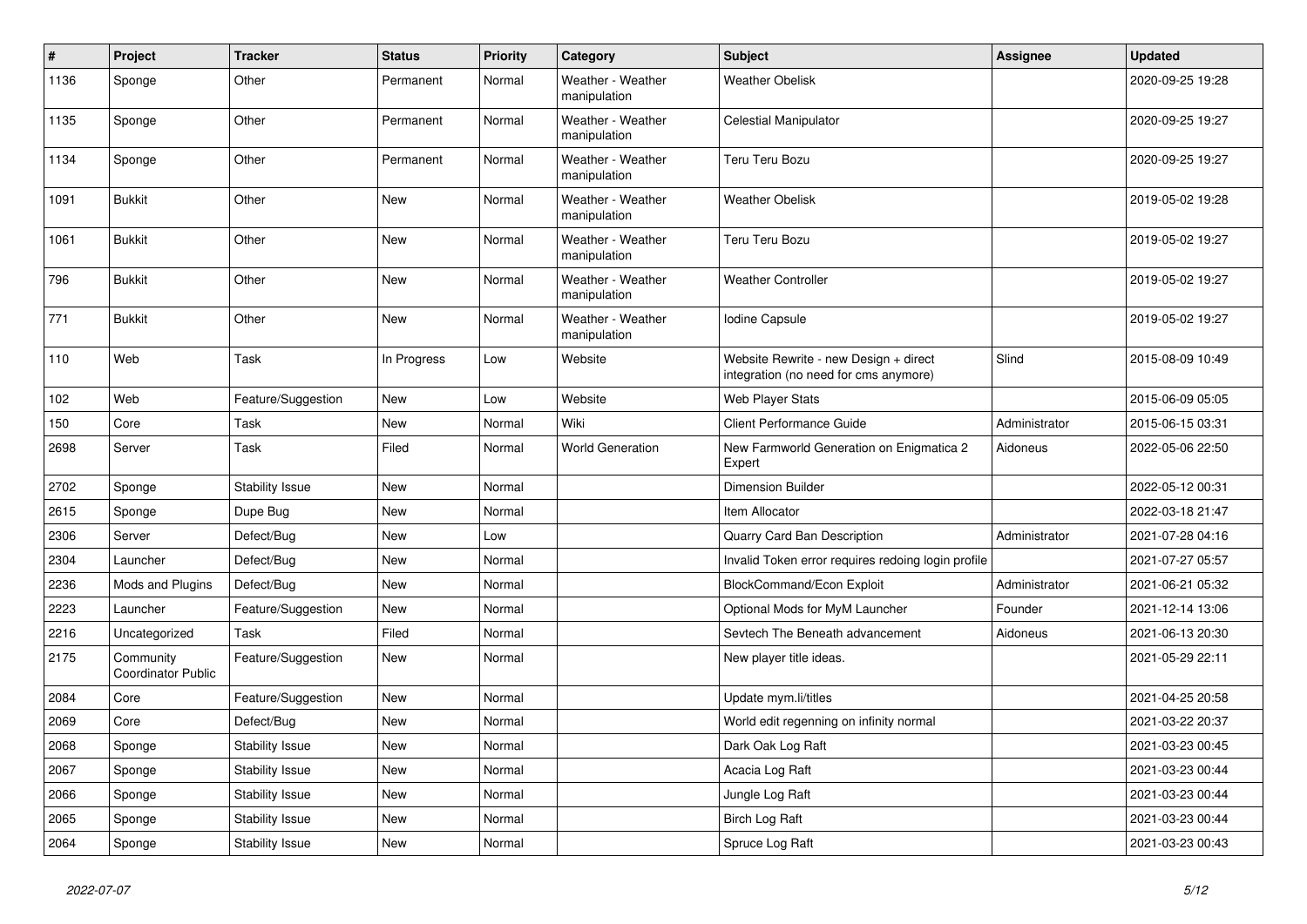| $\#$ | Project                         | <b>Tracker</b>           | <b>Status</b> | <b>Priority</b> | Category | <b>Subject</b>                                              | <b>Assignee</b>          | <b>Updated</b>   |
|------|---------------------------------|--------------------------|---------------|-----------------|----------|-------------------------------------------------------------|--------------------------|------------------|
| 2063 | Sponge                          | <b>Stability Issue</b>   | New           | Normal          |          | Oak Log Raft                                                |                          | 2021-03-22 17:27 |
| 2022 | Uncategorized                   | Task                     | New           | Normal          |          | Add an In-Game announcement to the [Info]<br>about claiming |                          | 2021-01-08 16:00 |
| 1997 | Sponge                          | <b>Stability Issue</b>   | New           | Normal          |          | <b>Mechanical Crafter</b>                                   |                          | 2022-03-11 00:09 |
| 1966 | Server                          | Feature/Suggestion       | New           | Normal          |          | Make Mekanism Universal Cables a Crafting<br>Banned item    | Administrator            | 2020-11-01 21:18 |
| 1961 | Sponge                          | <b>Protection Bypass</b> | New           | Normal          |          | Gorgon Head                                                 |                          | 2020-10-27 12:40 |
| 1960 | Sponge                          | Other                    | New           | Normal          |          | Hydraulic Platform                                          |                          | 2022-03-13 07:50 |
| 1948 | Community<br>Coordinator Public | Feature/Suggestion       | In Progress   | Normal          |          | Notice for no current acceptance for 1.16 packs             | Community<br>Coordinator | 2021-05-15 23:09 |
| 1929 | Mods and Plugins                | Feature/Suggestion       | New           | Normal          |          | BlockState support for MultiBlockLimit                      | SirWill                  | 2020-09-18 21:23 |
| 1896 | Sponge                          | <b>Stability Issue</b>   | New           | Normal          |          | <b>Forestry Trade Station</b>                               |                          | 2022-03-13 02:02 |
| 1805 | Community<br>Coordinator Public | Feature/Suggestion       | New           | Normal          |          | Player of the Month                                         |                          | 2021-01-18 05:28 |
| 1800 | <b>Bukkit</b>                   | Other                    | New           | Normal          |          | Rainmaker Evil                                              |                          | 2020-08-21 20:58 |
| 1799 | <b>Bukkit</b>                   | Other                    | New           | Normal          |          | Rainmaker                                                   |                          | 2020-08-21 20:56 |
| 1791 | Sponge                          | <b>Protection Bypass</b> | New           | Normal          |          | Player Probe                                                |                          | 2022-03-13 02:03 |
| 1721 | Community<br>Coordinator Public | Feature/Suggestion       | In Review     | High            |          | Add New Forum Achievements                                  | ElectricLemonade         | 2021-01-18 05:28 |
| 1643 | Sponge                          | Non-PvP Bypass           | New           | Normal          |          | Receive Sun's Blessing                                      |                          | 2020-06-29 01:01 |
| 1632 | Sponge                          | Other                    | Permanent     | Normal          |          | Creative Player Interface                                   |                          | 2022-03-13 02:06 |
| 1607 | <b>Bukkit</b>                   | <b>Stability Issue</b>   | Permanent     | Normal          |          | Biomes O' Plenty bucket Railcraft crash                     |                          | 2020-06-05 20:27 |
| 1600 | Uncategorized                   | Task                     | <b>New</b>    | Normal          |          | twilight forest bosses                                      |                          | 2020-05-25 22:06 |
| 1594 | Uncategorized                   | Task                     | New           | Normal          |          | Infinity Normal - Thaumcraft nodes capped at<br>256         |                          | 2020-05-14 02:51 |
| 1569 | Sponge                          | <b>Protection Bypass</b> | New           | Normal          |          | Portal to the Void                                          |                          | 2020-04-02 10:08 |
| 1558 | Uncategorized                   | Task                     | New           | Normal          |          | Openblocks Block Breaker + Bugged Conveyor<br>Interaction   |                          | 2020-03-05 16:38 |
| 1551 | Uncategorized                   | Task                     | New           | Normal          |          | Patron colors kept after it expires                         |                          | 2020-03-01 22:46 |
| 1526 | Uncategorized                   | Task                     | Filed         | Normal          |          | restrict spawning of ender dragon                           | Administrator            | 2020-02-23 19:03 |
| 1525 | Sponge                          | <b>Protection Bypass</b> | New           | Normal          |          | Sack of Holding                                             |                          | 2020-04-20 00:00 |
| 1524 | Sponge                          | <b>Stability Issue</b>   | New           | Normal          |          | Nova Cataclysm                                              |                          | 2020-02-17 00:00 |
| 1523 | Sponge                          | <b>Stability Issue</b>   | New           | Normal          |          | Nova Catalyst                                               |                          | 2020-03-16 00:00 |
| 1511 | <b>Bukkit</b>                   | Other                    | New           | Normal          |          | Spawn Comet                                                 |                          | 2020-01-22 21:33 |
| 1510 | <b>Bukkit</b>                   | Other                    | Permanent     | Normal          |          | TCLogo                                                      |                          | 2020-01-22 21:30 |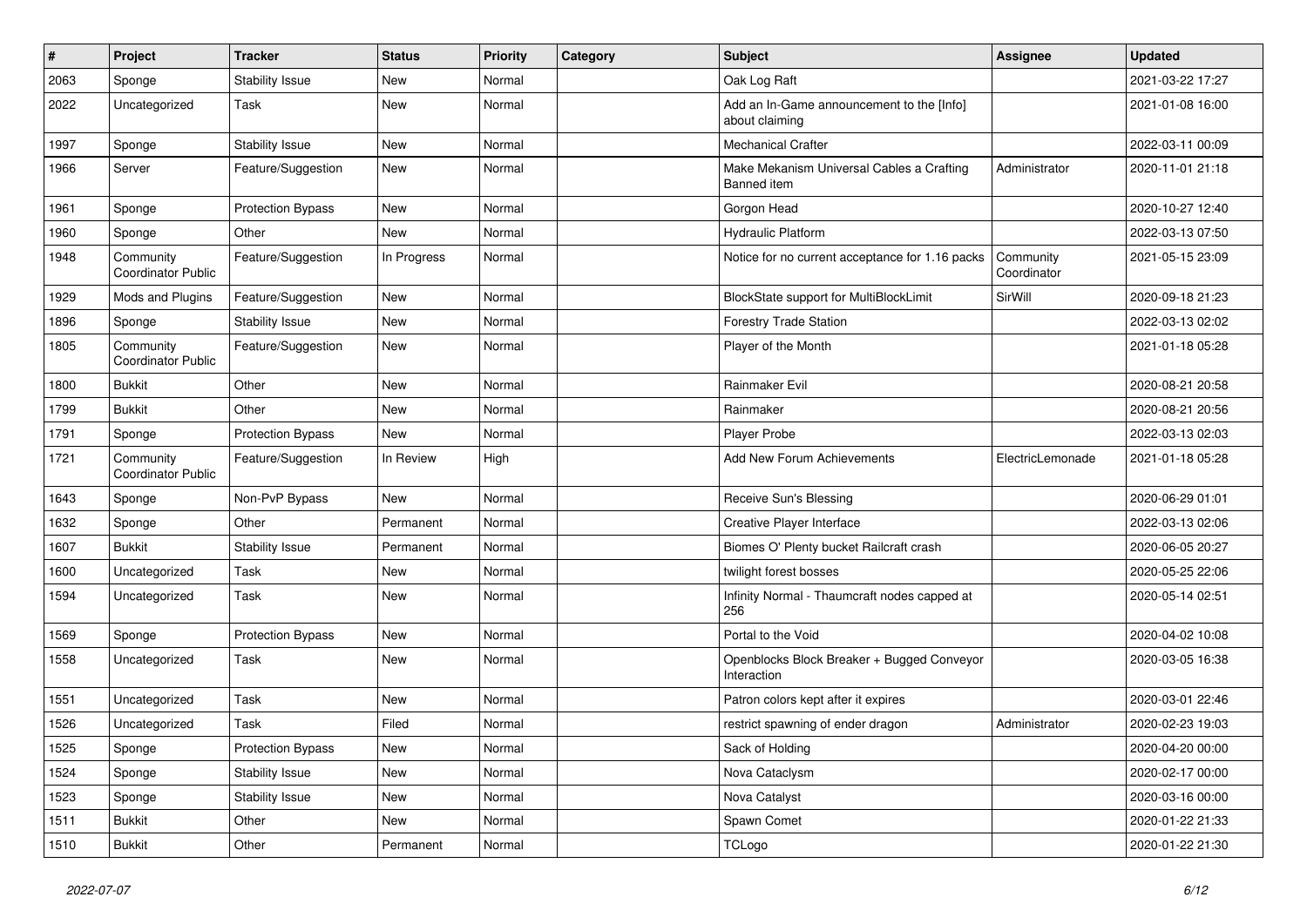| $\vert$ # | Project       | <b>Tracker</b>           | <b>Status</b> | <b>Priority</b> | Category | <b>Subject</b>               | <b>Assignee</b> | <b>Updated</b>   |
|-----------|---------------|--------------------------|---------------|-----------------|----------|------------------------------|-----------------|------------------|
| 1501      | Sponge        | <b>Protection Bypass</b> | New           | Normal          |          | Shard of Laputa              |                 | 2020-09-13 21:17 |
| 1480      | Sponge        | Stability Issue          | New           | Normal          |          | Spectre Key                  |                 | 2019-12-10 00:45 |
| 1454      | Sponge        | Stability Issue          | Permanent     | Normal          |          | <b>Book Binder</b>           |                 | 2019-12-07 01:46 |
| 1447      | Sponge        | Stability Issue          | New           | Normal          |          | <b>Empowered Parabox</b>     |                 | 2022-03-13 02:05 |
| 1446      | Sponge        | Stability Issue          | Permanent     | Normal          |          | Parabox                      |                 | 2019-12-10 01:53 |
| 1442      | <b>Bukkit</b> | Dupe Bug                 | New           | Normal          |          | <b>Block</b> gate            |                 | 2021-07-01 08:48 |
| 1438      | Sponge        | Other                    | New           | Normal          |          | Custom cake                  |                 | 2020-02-12 07:55 |
| 1437      | Sponge        | Other                    | New           | Normal          |          | Overworld cake               |                 | 2020-02-12 07:52 |
| 1418      | Sponge        | Other                    | Permanent     | Normal          |          | Flat item transfer node      |                 | 2022-03-11 00:10 |
| 1379      | Sponge        | Stability Issue          | New           | Normal          |          | Soulus Book                  |                 | 2019-05-09 18:28 |
| 1367      | Sponge        | <b>Protection Bypass</b> | New           | Normal          |          | Quarry                       |                 | 2020-01-20 00:00 |
| 1344      | Sponge        | <b>Protection Bypass</b> | New           | Normal          |          | <b>Piston Scepter</b>        |                 | 2020-02-17 00:00 |
| 1342      | <b>Bukkit</b> | Dupe Bug                 | New           | Normal          |          | <b>Extended Drawbridge</b>   |                 | 2019-05-02 19:23 |
| 1341      | <b>Bukkit</b> | Dupe Bug                 | New           | Normal          |          | <b>Advanced Drawbridge</b>   |                 | 2019-05-02 19:23 |
| 1324      | Sponge        | Stability Issue          | Permanent     | Normal          |          | Time in a bottle             |                 | 2020-05-12 07:42 |
| 1286      | <b>Bukkit</b> | <b>Protection Bypass</b> | New           | Normal          |          | Silken Spinner               |                 | 2019-05-11 21:43 |
| 1285      | <b>Bukkit</b> | <b>Protection Bypass</b> | New           | Normal          |          | Aqua Accelerator             |                 | 2019-05-02 19:29 |
| 1282      | Sponge        | Other                    | Permanent     | Normal          |          | Watch of Flowing Time        |                 | 2019-05-30 18:12 |
| 1276      | <b>Bukkit</b> | <b>Protection Bypass</b> | New           | Normal          |          | Flux Chiller                 |                 | 2019-08-19 00:00 |
| 1274      | <b>Bukkit</b> | Other                    | New           | Normal          |          | <b>Red Morningstar</b>       |                 | 2019-05-02 19:28 |
| 1270      | Sponge        | Dupe Bug                 | New           | Normal          |          | Fancy Workbench              |                 | 2020-01-13 00:00 |
| 1268      | Sponge        | Other                    | New           | Normal          |          | <b>Mining Multitool</b>      |                 | 2019-05-02 23:31 |
| 1263      | Sponge        | Stability Issue          | Permanent     | Normal          |          | <b>Acceleration Wand</b>     |                 | 2019-05-26 20:54 |
| 1254      | Sponge        | Other                    | New           | Normal          |          | <b>Crystallized Calcium</b>  |                 | 2020-01-13 00:00 |
| 1253      | <b>Bukkit</b> | Dupe Bug                 | New           | Normal          |          | <b>Energistics Connector</b> |                 | 2019-05-02 19:28 |
| 1251      | Sponge        | Protection Bypass        | New           | Normal          |          | <b>Builder</b>               |                 | 2019-08-26 00:00 |
| 1247      | Sponge        | <b>Stability Issue</b>   | New           | Normal          |          | Electric Locomotive          |                 | 2019-05-02 23:31 |
| 1246      | Sponge        | Stability Issue          | New           | Normal          |          | Steam Locomotive             |                 | 2019-05-02 23:31 |
| 1241      | <b>Bukkit</b> | <b>Protection Bypass</b> | New           | Normal          |          | <b>Builder Block</b>         |                 | 2019-05-02 19:28 |
| 1231      | <b>Bukkit</b> | Stability Issue          | New           | Normal          |          | Wand of Summoning            |                 | 2019-05-02 19:28 |
| 1221      | <b>Bukkit</b> | Stability Issue          | New           | Normal          |          | Redwood Sapling              |                 | 2019-05-02 19:28 |
| 1218      | Sponge        | Stability Issue          | New           | Normal          |          | Machine Upgrade: Speed       |                 | 2019-05-02 23:31 |
| 1216      | Sponge        | Stability Issue          | Permanent     | Normal          |          | <b>Imaginary Time Block</b>  |                 | 2022-03-18 23:15 |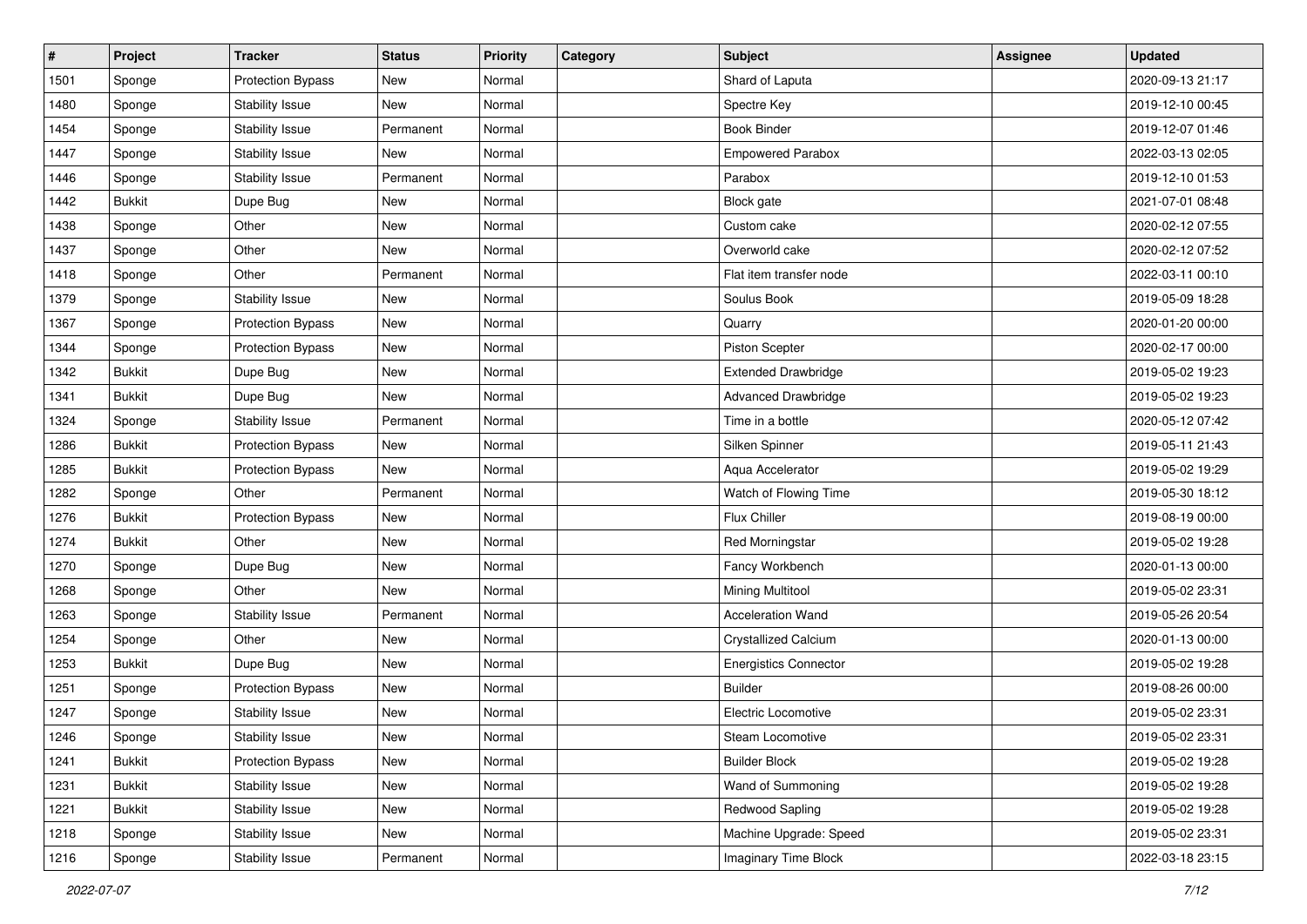| $\vert$ # | Project       | <b>Tracker</b>           | <b>Status</b> | <b>Priority</b> | Category | Subject                     | <b>Assignee</b> | <b>Updated</b>   |
|-----------|---------------|--------------------------|---------------|-----------------|----------|-----------------------------|-----------------|------------------|
| 1214      | Sponge        | Stability Issue          | New           | Normal          |          | <b>Chemical Thrower</b>     |                 | 2019-05-30 18:42 |
| 1213      | Sponge        | Stability Issue          | New           | Normal          |          | Compressor                  |                 | 2019-05-02 23:31 |
| 1207      | <b>Bukkit</b> | <b>Protection Bypass</b> | New           | Normal          |          | Mana Blaster                |                 | 2019-05-30 18:09 |
| 1190      | Sponge        | Stability Issue          | New           | Normal          |          | Stone Boots                 |                 | 2019-05-02 23:31 |
| 1189      | Sponge        | Stability Issue          | New           | Normal          |          | Stone Leggings              |                 | 2019-05-02 23:31 |
| 1188      | Sponge        | Stability Issue          | New           | Normal          |          | Stone Helmet                |                 | 2019-05-02 23:31 |
| 1187      | Sponge        | <b>Stability Issue</b>   | New           | Normal          |          | Stone Armor                 |                 | 2019-05-02 23:31 |
| 1153      | Sponge        | <b>Stability Issue</b>   | New           | Normal          |          | Full-Spectrum CAD Colorizer |                 | 2019-05-02 23:30 |
| 1152      | Sponge        | Dupe Bug                 | New           | Normal          |          | <b>Builders Wand</b>        |                 | 2019-05-02 23:30 |
| 1151      | <b>Bukkit</b> | Other                    | New           | Normal          |          | <b>Grave Pet</b>            |                 | 2019-05-02 19:28 |
| 1147      | Sponge        | Dupe Bug                 | Filed         | Normal          |          | Packing Tape                |                 | 2019-06-05 23:59 |
| 1143      | Sponge        | Stability Issue          | New           | Normal          |          | <b>Dimension Enscriber</b>  |                 | 2020-03-02 00:00 |
| 1142      | Sponge        | Stability Issue          | New           | Normal          |          | <b>Dimension Editor</b>     |                 | 2020-03-02 00:00 |
| 1141      | Sponge        | <b>Stability Issue</b>   | New           | Normal          |          | <b>Dimension Builder</b>    |                 | 2022-05-12 00:15 |
| 1137      | Sponge        | Stability Issue          | New           | Normal          |          | <b>Redwood Sapling</b>      |                 | 2019-05-02 23:30 |
| 1132      | <b>Bukkit</b> | <b>Protection Bypass</b> | New           | Normal          |          | Flamethrower                |                 | 2019-07-26 17:29 |
| 1117      | <b>Bukkit</b> | Dupe Bug                 | Filed         | Normal          |          | Banana Pet                  |                 | 2019-06-06 01:25 |
| 1113      | <b>Bukkit</b> | <b>Protection Bypass</b> | New           | Normal          |          | Irish Luck Pit              |                 | 2019-05-02 19:28 |
| 1112      | <b>Bukkit</b> | <b>Protection Bypass</b> | New           | Normal          |          | Irish Luck Race Builder Two |                 | 2019-05-02 19:28 |
| 1111      | <b>Bukkit</b> | Protection Bypass        | New           | Normal          |          | Irish Luck Race Builder One |                 | 2019-05-02 19:28 |
| 1110      | <b>Bukkit</b> | <b>Protection Bypass</b> | New           | Normal          |          | Irish Luck                  |                 | 2019-05-02 19:28 |
| 1092      | <b>Bukkit</b> | Dupe Bug                 | New           | Normal          |          | Drawbridge                  |                 | 2020-04-06 00:00 |
| 1079      | <b>Bukkit</b> | Dupe Bug                 | New           | Normal          |          | Project Bench               |                 | 2020-01-27 00:00 |
| 1076      | <b>Bukkit</b> | <b>Protection Bypass</b> | New           | Normal          |          | Florb                       |                 | 2019-05-30 18:09 |
| 1070      | <b>Bukkit</b> | Stability Issue          | New           | Normal          |          | Shield Projector Tier 4     |                 | 2020-04-06 00:00 |
| 1067      | <b>Bukkit</b> | Dupe Bug                 | New           | Normal          |          | <b>ME Formation Plane</b>   |                 | 2019-05-30 18:09 |
| 1039      | <b>Bukkit</b> | Dupe Bug                 | New           | Normal          |          | Machinist's Workbench       |                 | 2019-05-02 19:27 |
| 1037      | <b>Bukkit</b> | Protection Bypass        | New           | Normal          |          | Shard of Laputa XIX         |                 | 2019-05-02 19:27 |
| 1036      | <b>Bukkit</b> | <b>Protection Bypass</b> | New           | Normal          |          | Shard of Laputa XVIII       |                 | 2019-05-02 19:27 |
| 1035      | <b>Bukkit</b> | Protection Bypass        | New           | Normal          |          | Shard of Laputa XVII        |                 | 2019-05-02 19:27 |
| 1034      | <b>Bukkit</b> | <b>Protection Bypass</b> | New           | Normal          |          | Shard of Laputa XVI         |                 | 2019-05-02 19:27 |
| 1033      | <b>Bukkit</b> | <b>Protection Bypass</b> | New           | Normal          |          | Shard of Laputa XIV         |                 | 2019-05-02 19:27 |
| 1032      | <b>Bukkit</b> | Protection Bypass        | New           | Normal          |          | Shard of Laputa XIII        |                 | 2019-05-02 19:27 |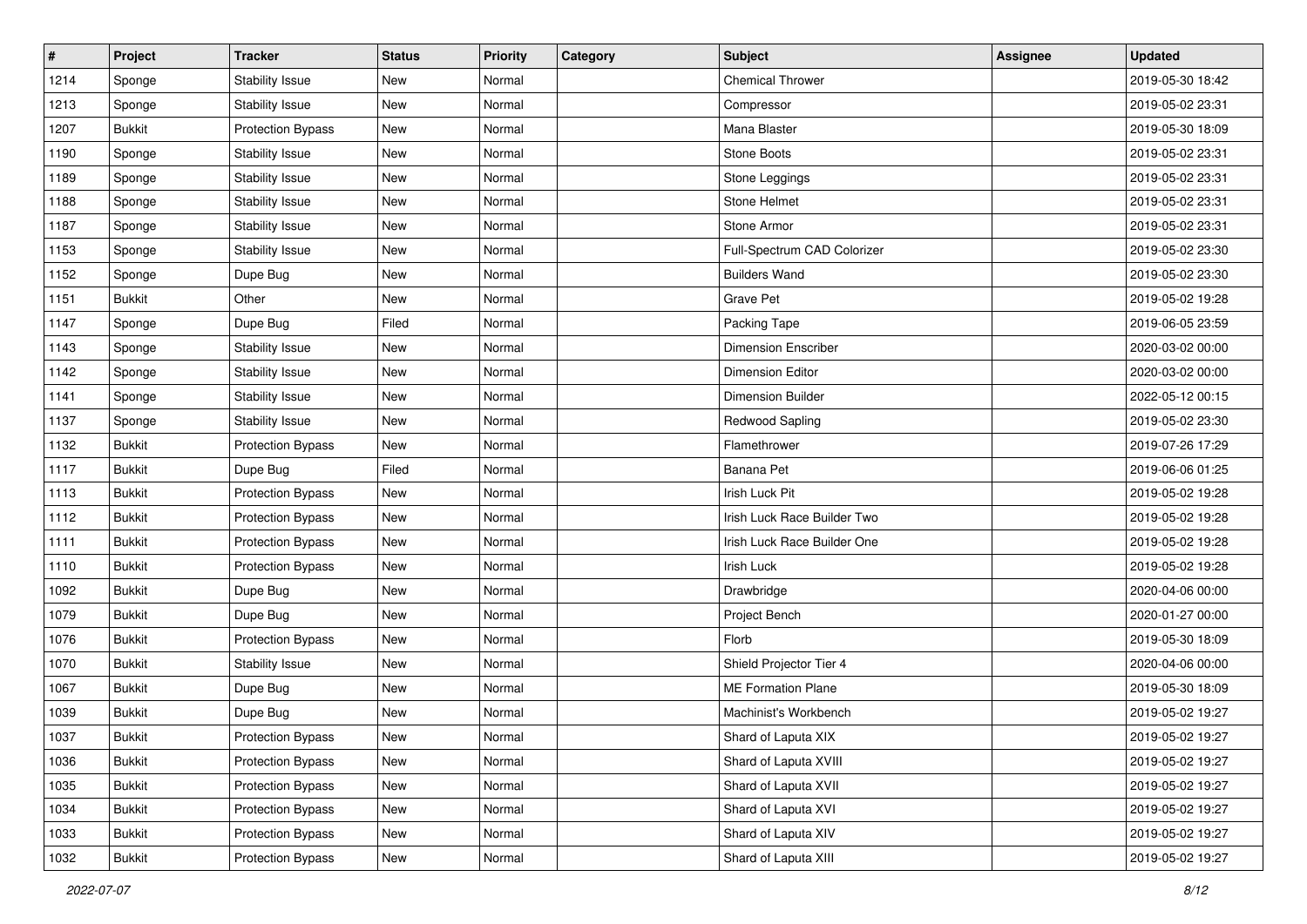| $\vert$ # | Project          | <b>Tracker</b>           | <b>Status</b> | <b>Priority</b> | Category | <b>Subject</b>                             | <b>Assignee</b> | <b>Updated</b>   |
|-----------|------------------|--------------------------|---------------|-----------------|----------|--------------------------------------------|-----------------|------------------|
| 1031      | <b>Bukkit</b>    | <b>Protection Bypass</b> | New           | Normal          |          | Shard of Laputa XII                        |                 | 2019-05-02 19:27 |
| 1030      | <b>Bukkit</b>    | Protection Bypass        | New           | Normal          |          | Shard of Laputa XI                         |                 | 2019-05-02 19:27 |
| 1029      | <b>Bukkit</b>    | <b>Protection Bypass</b> | New           | Normal          |          | Shard of Laputa IX                         |                 | 2019-05-02 19:27 |
| 1028      | <b>Bukkit</b>    | <b>Protection Bypass</b> | New           | Normal          |          | Shard of Laputa VIII                       |                 | 2019-05-02 19:27 |
| 1027      | <b>Bukkit</b>    | <b>Protection Bypass</b> | New           | Normal          |          | Shard of Laputa VII                        |                 | 2019-05-02 19:27 |
| 1026      | <b>Bukkit</b>    | <b>Protection Bypass</b> | New           | Normal          |          | Shard of Laputa VI                         |                 | 2019-05-02 19:27 |
| 1025      | <b>Bukkit</b>    | <b>Protection Bypass</b> | New           | Normal          |          | Shard of Laputa IV                         |                 | 2019-05-02 19:27 |
| 1018      | <b>Bukkit</b>    | Protection Bypass        | New           | Normal          |          | Needlegun Ammo (Anvil)                     |                 | 2019-05-02 19:27 |
| 1010      | <b>Bukkit</b>    | Stability Issue          | New           | Normal          |          | Spatial Pylon                              |                 | 2019-05-02 19:26 |
| 1009      | <b>Bukkit</b>    | Other                    | New           | Normal          |          | Lucky Block                                |                 | 2019-05-02 19:26 |
| 1000      | Mods and Plugins | Task                     | New           | Low             |          | ModControl Sponge Port                     |                 | 2019-04-24 17:41 |
| 979       | Mods and Plugins | Task                     | Filed         | High            |          | MyMRandomTeleport Sponge Port              |                 | 2019-04-24 17:42 |
| 952       | <b>Bukkit</b>    | Non-PvP Bypass           | New           | Normal          |          | Hand of Death                              |                 | 2019-09-30 00:00 |
| 944       | <b>Bukkit</b>    | Stability Issue          | Filed         | Normal          |          | Archangel's Smite                          |                 | 2019-06-06 01:22 |
| 943       | <b>Bukkit</b>    | Other                    | New           | Normal          |          | <b>Compact Giant Chance Cube</b>           |                 | 2019-05-02 19:26 |
| 942       | <b>Bukkit</b>    | Other                    | New           | Normal          |          | Chance Icosahedron                         |                 | 2019-05-02 19:26 |
| 941       | <b>Bukkit</b>    | Other                    | New           | Normal          |          | Chance Cube                                |                 | 2019-05-02 19:26 |
| 937       | Core             | Feature/Suggestion       | Filed         | Normal          |          | mark2 - Extend stop_warn_message for .hold | Developer       | 2016-09-20 15:45 |
| 936       | <b>Bukkit</b>    | Stability Issue          | Permanent     | Normal          |          | <b>Imaginary Time Block</b>                |                 | 2019-05-26 20:53 |
| 933       | <b>Bukkit</b>    | Stability Issue          | New           | Normal          |          | <b>AE2 Wireless Crafting Terminal</b>      |                 | 2019-05-02 19:26 |
| 930       | <b>Bukkit</b>    | Other                    | New           | Normal          |          | Lucky Bell                                 |                 | 2019-05-02 19:26 |
| 929       | <b>Bukkit</b>    | Other                    | New           | Normal          |          | Continuum Orb                              |                 | 2019-05-02 19:26 |
| 924       | <b>Bukkit</b>    | <b>Protection Bypass</b> | New           | Normal          |          | Shape Cards                                |                 | 2019-05-02 19:26 |
| 910       | <b>Bukkit</b>    | Other                    | New           | Normal          |          | Resolute Ivy                               |                 | 2019-05-30 18:09 |
| 906       | <b>Bukkit</b>    | Dupe Bug                 | In Review     | Normal          |          | Fancy Workbench                            |                 | 2019-05-23 05:04 |
| 897       | <b>Bukkit</b>    | Stability Issue          | <b>New</b>    | Normal          |          | <b>Blood Tanks</b>                         |                 | 2019-05-02 19:26 |
| 884       | <b>Bukkit</b>    | <b>Protection Bypass</b> | New           | Normal          |          | Rod of the Terra Firma                     |                 | 2019-08-19 00:00 |
| 863       | <b>Bukkit</b>    | Protection Bypass        | New           | Normal          |          | Hyperkinetic Lens                          |                 | 2019-05-02 19:26 |
| 862       | Bukkit           | Other                    | New           | Normal          |          | <b>Arrow Mortar</b>                        |                 | 2019-05-02 19:26 |
| 861       | Bukkit           | Other                    | New           | Normal          |          | Pedastal                                   |                 | 2020-02-24 00:00 |
| 860       | Bukkit           | Other                    | New           | Normal          |          | Watch of Flowing Time                      |                 | 2020-04-24 19:12 |
| 859       | Bukkit           | Other                    | New           | Normal          |          | Quarry Module                              |                 | 2019-05-02 19:26 |
| 858       | <b>Bukkit</b>    | Other                    | New           | Normal          |          | <b>Block Breaker</b>                       |                 | 2020-04-06 00:00 |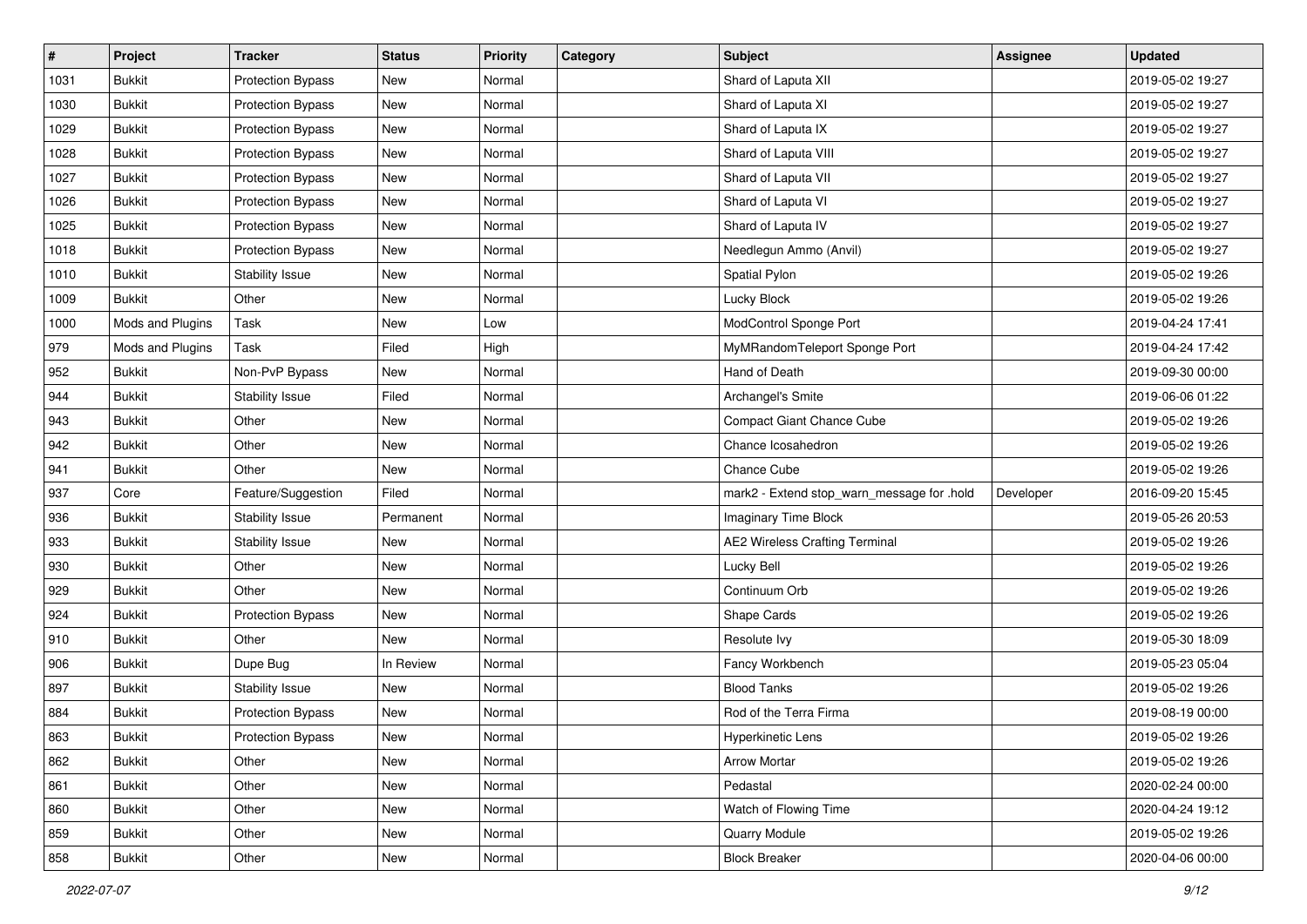| $\vert$ # | Project       | <b>Tracker</b>           | <b>Status</b> | <b>Priority</b> | Category | <b>Subject</b>               | <b>Assignee</b> | <b>Updated</b>   |
|-----------|---------------|--------------------------|---------------|-----------------|----------|------------------------------|-----------------|------------------|
| 857       | <b>Bukkit</b> | Other                    | New           | Normal          |          | <b>Beginner's Turtle</b>     |                 | 2019-05-02 19:26 |
| 856       | <b>Bukkit</b> | Dupe Bug                 | New           | Normal          |          | Transposer                   |                 | 2019-12-22 10:11 |
| 855       | <b>Bukkit</b> | Other                    | New           | Normal          |          | <b>End Portal Placer</b>     |                 | 2019-05-02 19:26 |
| 853       | <b>Bukkit</b> | <b>Protection Bypass</b> | New           | Normal          |          | Rod of the Molten Core       |                 | 2019-05-02 19:26 |
| 852       | <b>Bukkit</b> | Other                    | New           | Normal          |          | <b>Bucket of Fishoil</b>     |                 | 2019-05-02 19:26 |
| 851       | <b>Bukkit</b> | Dupe Bug                 | New           | Normal          |          | Hungry Bag                   |                 | 2019-05-30 18:09 |
| 849       | <b>Bukkit</b> | Other                    | New           | Normal          |          | <b>Giant Chance Cubes</b>    |                 | 2019-05-02 19:26 |
| 848       | <b>Bukkit</b> | Protection Bypass        | New           | Normal          |          | Nova Catalysm                |                 | 2019-05-02 19:26 |
| 847       | <b>Bukkit</b> | <b>Protection Bypass</b> | New           | Normal          |          | Nova Catalyst                |                 | 2020-04-24 19:12 |
| 845       | <b>Bukkit</b> | Other                    | New           | Normal          |          | Charm Of Keeping III         |                 | 2019-05-02 19:26 |
| 844       | <b>Bukkit</b> | Other                    | New           | Normal          |          | Charm Of Keeping II          |                 | 2019-05-02 19:26 |
| 843       | <b>Bukkit</b> | Other                    | New           | Normal          |          | Charm Of Keeping             |                 | 2019-05-02 19:26 |
| 842       | <b>Bukkit</b> | Other                    | New           | Normal          |          | Complex Spell Crystal        |                 | 2019-05-02 19:26 |
| 841       | <b>Bukkit</b> | Non-PvP Bypass           | New           | Normal          |          | Rider                        |                 | 2019-05-02 19:26 |
| 840       | <b>Bukkit</b> | Non-PvP Bypass           | New           | Normal          |          | Stacker                      |                 | 2019-05-02 19:26 |
| 838       | <b>Bukkit</b> | Stability Issue          | New           | Normal          |          | Draconium Chest              |                 | 2019-10-21 00:00 |
| 837       | <b>Bukkit</b> | Stability Issue          | New           | Normal          |          | Landmark                     |                 | 2019-05-02 19:26 |
| 836       | <b>Bukkit</b> | Other                    | New           | Normal          |          | <b>Resurrection Stone</b>    |                 | 2019-05-02 19:26 |
| 835       | <b>Bukkit</b> | Dupe Bug                 | New           | Normal          |          | Vacuum Chest                 |                 | 2020-03-30 00:00 |
| 834       | <b>Bukkit</b> | Dupe Bug                 | New           | Normal          |          | <b>Hungry Chest</b>          |                 | 2019-05-30 18:09 |
| 833       | <b>Bukkit</b> | Other                    | New           | Normal          |          | <b>Creative Supplier</b>     |                 | 2019-05-02 19:26 |
| 830       | <b>Bukkit</b> | Other                    | New           | Normal          |          | Tardis                       |                 | 2019-05-02 19:26 |
| 829       | <b>Bukkit</b> | Other                    | New           | Normal          |          | <b>Tardis Key</b>            |                 | 2019-05-02 19:26 |
| 828       | <b>Bukkit</b> | Other                    | New           | Normal          |          | Forest in a Box              |                 | 2019-05-02 19:26 |
| 827       | <b>Bukkit</b> | Non-PvP Bypass           | New           | Normal          |          | TIme Vortex Manipulator      |                 | 2019-05-02 19:26 |
| 826       | <b>Bukkit</b> | Non-PvP Bypass           | New           | Normal          |          | OPENMODULARTURRETS_CONFIGTAB |                 | 2019-05-02 19:26 |
| 825       | <b>Bukkit</b> | Other                    | New           | Normal          |          | Sun Dial                     |                 | 2019-05-02 19:27 |
| 824       | <b>Bukkit</b> | Protection Bypass        | New           | Normal          |          | <b>Digitial Miner</b>        |                 | 2019-05-02 19:27 |
| 823       | <b>Bukkit</b> | <b>Stability Issue</b>   | New           | Normal          |          | Gas Conduit                  |                 | 2019-05-02 19:27 |
| 819       | Bukkit        | Stability Issue          | New           | Normal          |          | <b>Dimension Editor</b>      |                 | 2019-09-16 00:00 |
| 818       | <b>Bukkit</b> | Stability Issue          | New           | Normal          |          | <b>Dimension Enscriber</b>   |                 | 2019-09-30 00:00 |
| 817       | <b>Bukkit</b> | Stability Issue          | New           | Normal          |          | <b>Dimension Builder</b>     |                 | 2019-09-30 00:00 |
| 816       | <b>Bukkit</b> | Other                    | New           | Normal          |          | Creative Blood Drop          |                 | 2019-05-02 19:27 |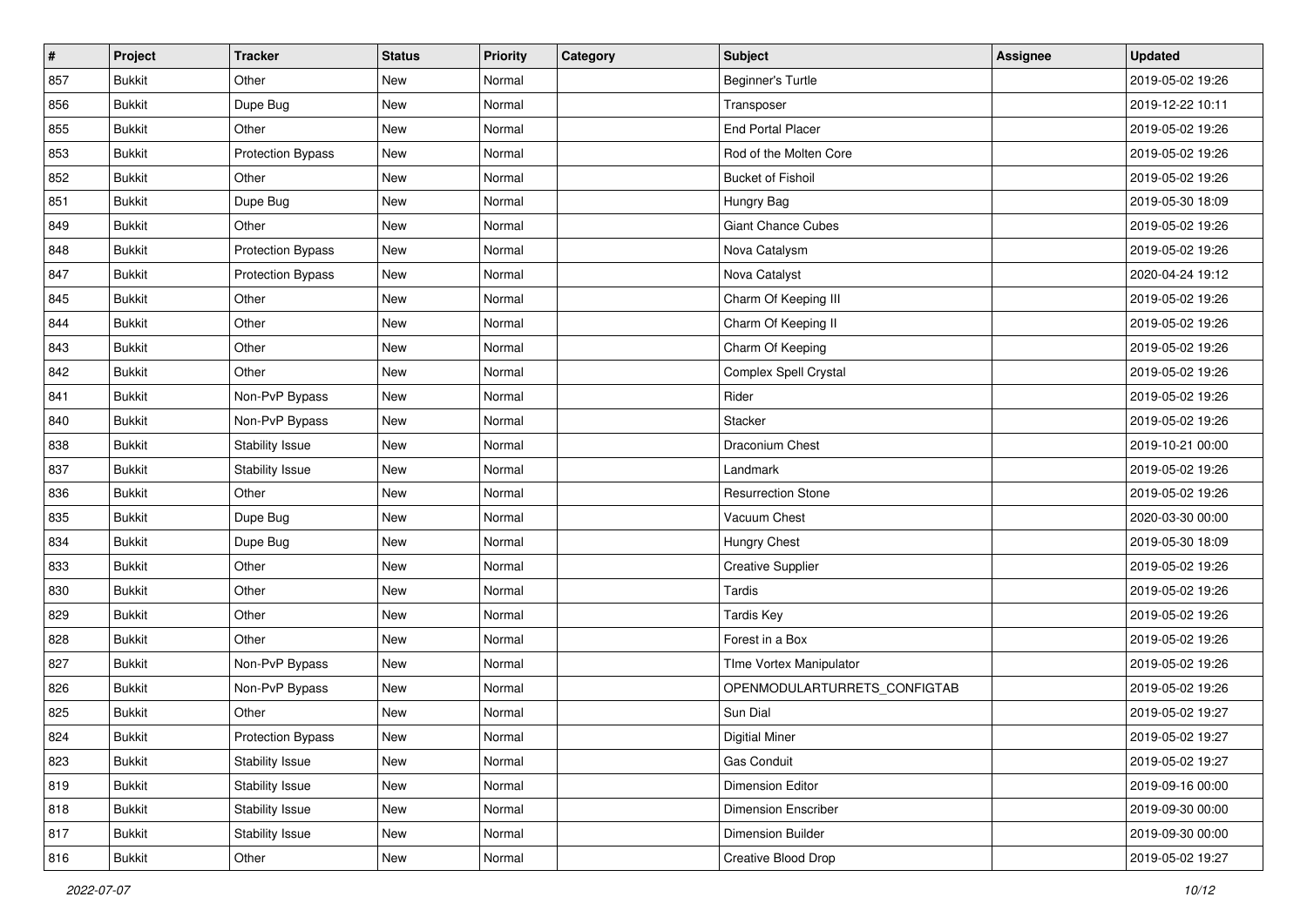| $\vert$ # | Project       | <b>Tracker</b>           | <b>Status</b> | <b>Priority</b> | <b>Category</b> | Subject                           | <b>Assignee</b> | <b>Updated</b>   |
|-----------|---------------|--------------------------|---------------|-----------------|-----------------|-----------------------------------|-----------------|------------------|
| 815       | <b>Bukkit</b> | Other                    | New           | Normal          |                 | Cursor                            |                 | 2020-01-27 00:00 |
| 809       | <b>Bukkit</b> | <b>Protection Bypass</b> | New           | Normal          |                 | ARTIFACTS_ARTIFACT                |                 | 2019-07-05 02:57 |
| 805       | <b>Bukkit</b> | Dupe Bug                 | Filed         | Normal          |                 | Translocator                      |                 | 2019-06-06 01:20 |
| 804       | <b>Bukkit</b> | Stability Issue          | New           | Normal          |                 | <b>Book Binder</b>                |                 | 2019-05-02 19:27 |
| 798       | <b>Bukkit</b> | Protection Bypass        | New           | Normal          |                 | Quarry                            |                 | 2020-04-13 00:00 |
| 797       | <b>Bukkit</b> | <b>Protection Bypass</b> | New           | Normal          |                 | <b>Unbound Crystal</b>            |                 | 2019-05-02 19:27 |
| 795       | <b>Bukkit</b> | Other                    | New           | Normal          |                 | <b>Creative Capacitor Bank</b>    |                 | 2019-05-02 19:27 |
| 794       | <b>Bukkit</b> | Other                    | New           | Normal          |                 | <b>Creative Capacitor Bank</b>    |                 | 2019-05-02 19:27 |
| 793       | <b>Bukkit</b> | Other                    | New           | Normal          |                 | <b>Creative Buffer</b>            |                 | 2019-05-02 19:27 |
| 792       | <b>Bukkit</b> | Other                    | New           | Normal          |                 | Creative upgrade                  |                 | 2019-07-26 17:29 |
| 791       | <b>Bukkit</b> | Other                    | New           | Normal          |                 | Private Portal Gun                |                 | 2019-05-02 19:27 |
| 790       | <b>Bukkit</b> | Other                    | New           | Normal          |                 | Private Portal Gun                |                 | 2019-05-02 19:27 |
| 789       | <b>Bukkit</b> | Other                    | New           | Normal          |                 | Private Portal Gun                |                 | 2019-05-02 19:27 |
| 788       | <b>Bukkit</b> | Other                    | New           | Normal          |                 | Private Portal Gun                |                 | 2019-05-02 19:27 |
| 787       | <b>Bukkit</b> | Other                    | New           | Normal          |                 | Private Portal Gun                |                 | 2020-03-23 00:00 |
| 786       | <b>Bukkit</b> | Dupe Bug                 | New           | Normal          |                 | Crafter                           |                 | 2019-05-02 19:27 |
| 785       | <b>Bukkit</b> | Dupe Bug                 | New           | Normal          |                 | Slotted Book                      |                 | 2019-05-30 18:09 |
| 784       | <b>Bukkit</b> | Stability Issue          | New           | Normal          |                 | <b>Warehouse Crafting Station</b> |                 | 2019-05-02 19:27 |
| 783       | <b>Bukkit</b> | Stability Issue          | New           | Normal          |                 | <b>Tiny Crafting Upgrade</b>      |                 | 2019-05-02 19:27 |
| 782       | <b>Bukkit</b> | Stability Issue          | New           | Normal          |                 | <b>Small Crafting Upgrade</b>     |                 | 2019-05-02 19:27 |
| 781       | <b>Bukkit</b> | Stability Issue          | New           | Normal          |                 | <b>Crafting Upgrade</b>           |                 | 2019-05-02 19:27 |
| 780       | <b>Bukkit</b> | <b>Protection Bypass</b> | New           | Normal          |                 | Quarry                            |                 | 2019-05-02 19:27 |
| 779       | <b>Bukkit</b> | <b>Protection Bypass</b> | New           | Normal          |                 | Miner                             |                 | 2019-05-02 19:27 |
| 775       | <b>Bukkit</b> | Dupe Bug                 | New           | Normal          |                 | Magic Apiary                      |                 | 2019-05-30 18:09 |
| 774       | <b>Bukkit</b> | Dupe Bug                 | New           | Normal          |                 | <b>Inventory Module</b>           |                 | 2019-05-02 19:27 |
| 770       | <b>Bukkit</b> | <b>Protection Bypass</b> | New           | Normal          |                 | Shard of Laputa XX                |                 | 2019-05-02 19:27 |
| 769       | <b>Bukkit</b> | <b>Protection Bypass</b> | New           | Normal          |                 | Shard of Laputa XV                |                 | 2019-05-02 19:27 |
| 768       | <b>Bukkit</b> | Protection Bypass        | New           | Normal          |                 | Shard of Laputa X                 |                 | 2019-05-02 19:27 |
| 767       | <b>Bukkit</b> | <b>Protection Bypass</b> | New           | Normal          |                 | Shard of Laputa V-XIX             |                 | 2020-02-24 00:00 |
| 760       | <b>Bukkit</b> | <b>Protection Bypass</b> | New           | Normal          |                 | Cloud in a Bottle                 |                 | 2019-05-02 19:27 |
| 759       | <b>Bukkit</b> | <b>Protection Bypass</b> | New           | Normal          |                 | Crane Control                     |                 | 2019-05-02 19:27 |
| 758       | <b>Bukkit</b> | <b>Protection Bypass</b> | New           | Normal          |                 | Crane Backpack                    |                 | 2019-05-02 19:27 |
| 757       | <b>Bukkit</b> | Stability Issue          | New           | Normal          |                 | Canvas Glass                      |                 | 2020-04-06 00:00 |